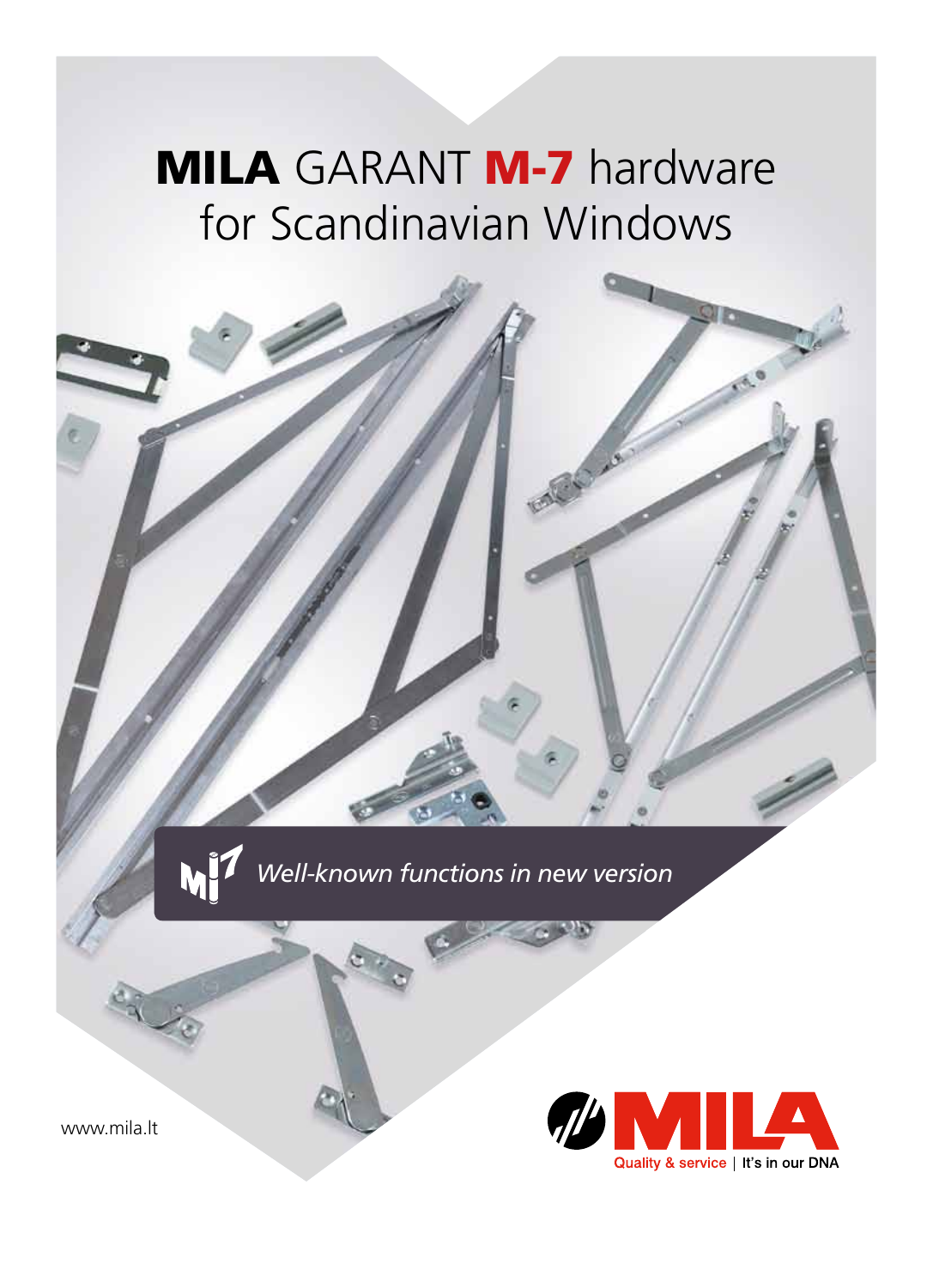# MILA GARANT the Essential Advantages

### *Complete Hardware range for outwards opening windows in profiles with 7 x 12mm frame groove.*

Ease of operation, in production as well as for the end user. Covers traditional Scandinavian window types – projecting top hung – top hung – projecting side hung  $-$  top swing and side swing. In combination with **MILA** GARANT espags and hinges in aluminium or steel, we offer a complete programme – with technical advice and service!

#### **Technique:**

- Surface treatment according to EN1670, Grade 5 (480 hours)
- Permissible frame weights as far as possible adapted to triple glazing
- Function and cycle tested according to our requirements and current standards

#### Flex-Fit function on projecting top hung (Patent Pend.)





### **Logistics:**

- Simple handling and ordering
- Delivery from our warehouse when you need it and the quantities you need!



The Flex-Fit function enables you to mount frame and sash separately, and to install frame and sash separately on the building site.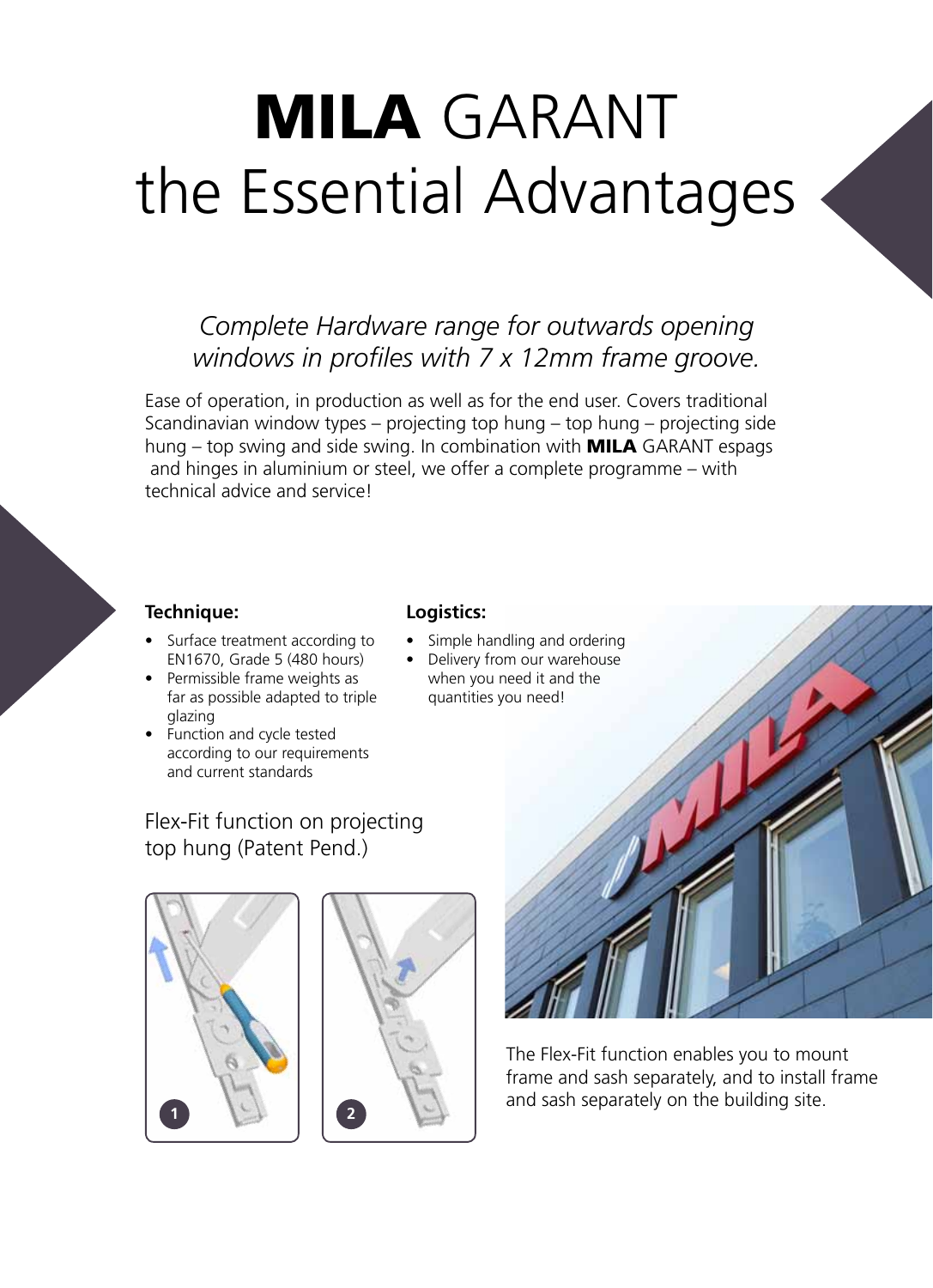# Hardware for Projecting tophung Windows

Flex-Fit function (Patent Pend.)

Possibility for separate mounting on frame and sash. Windows may be installed by a single person!

Advantages for you and your customers!

- 4 sizes + version with double friction.
- Sash heights from  $273 1530$ mm
- Sash weights up to 100kg.
- Height adjustment +/- 1,5mm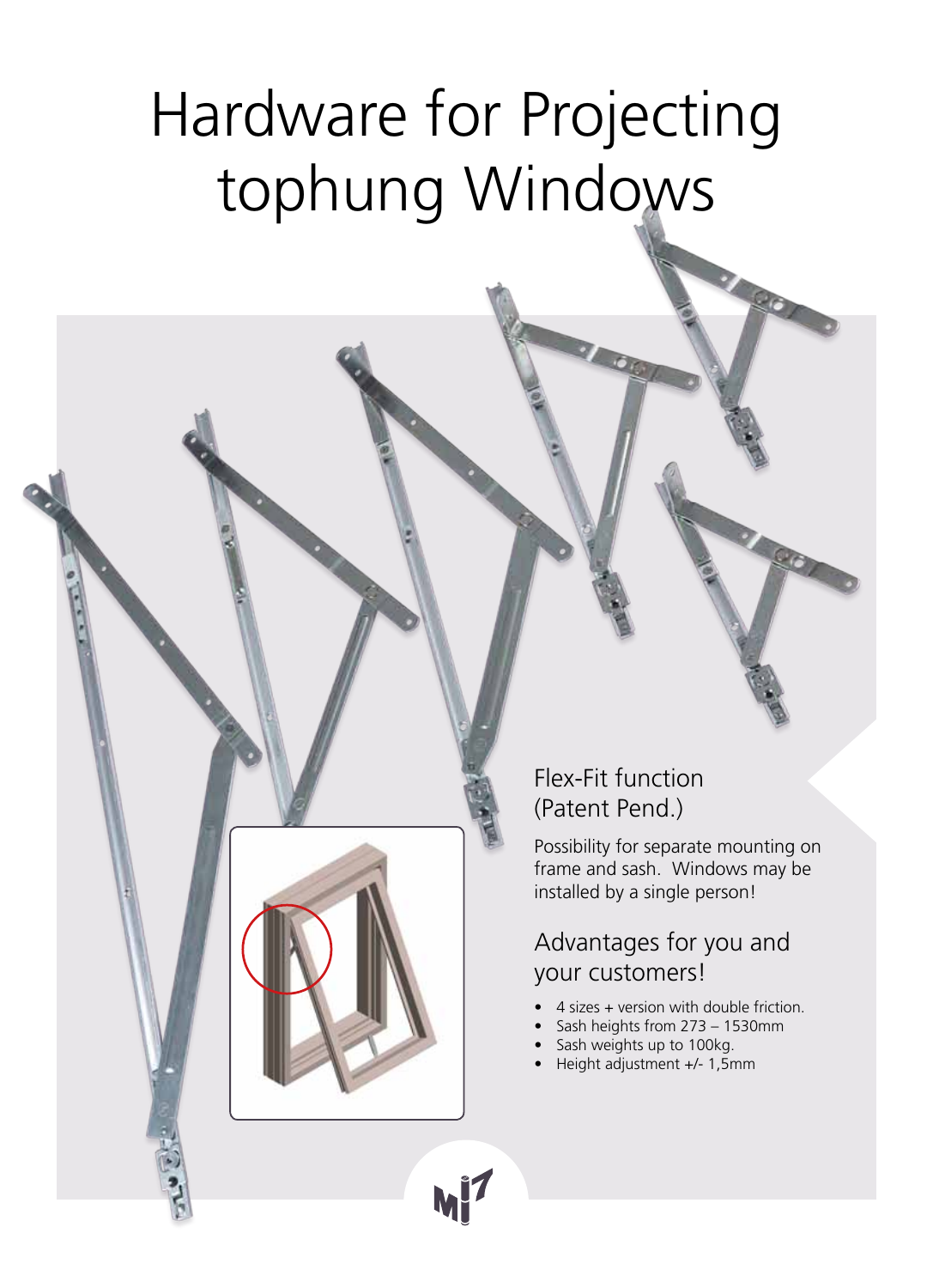# Hardware for Projecting sidehung Windows

"Sidehung" – No visible hinges, with build in cleaning position.

#### Advantages:

- Sash width up to 800mm
- Sash weight up to 60kg
- Side adjustment +/- 1,5mm
- 110mm "cleaning opening" in hinge side with full opening.
- 2 versions, with flat or angled bottom frame.



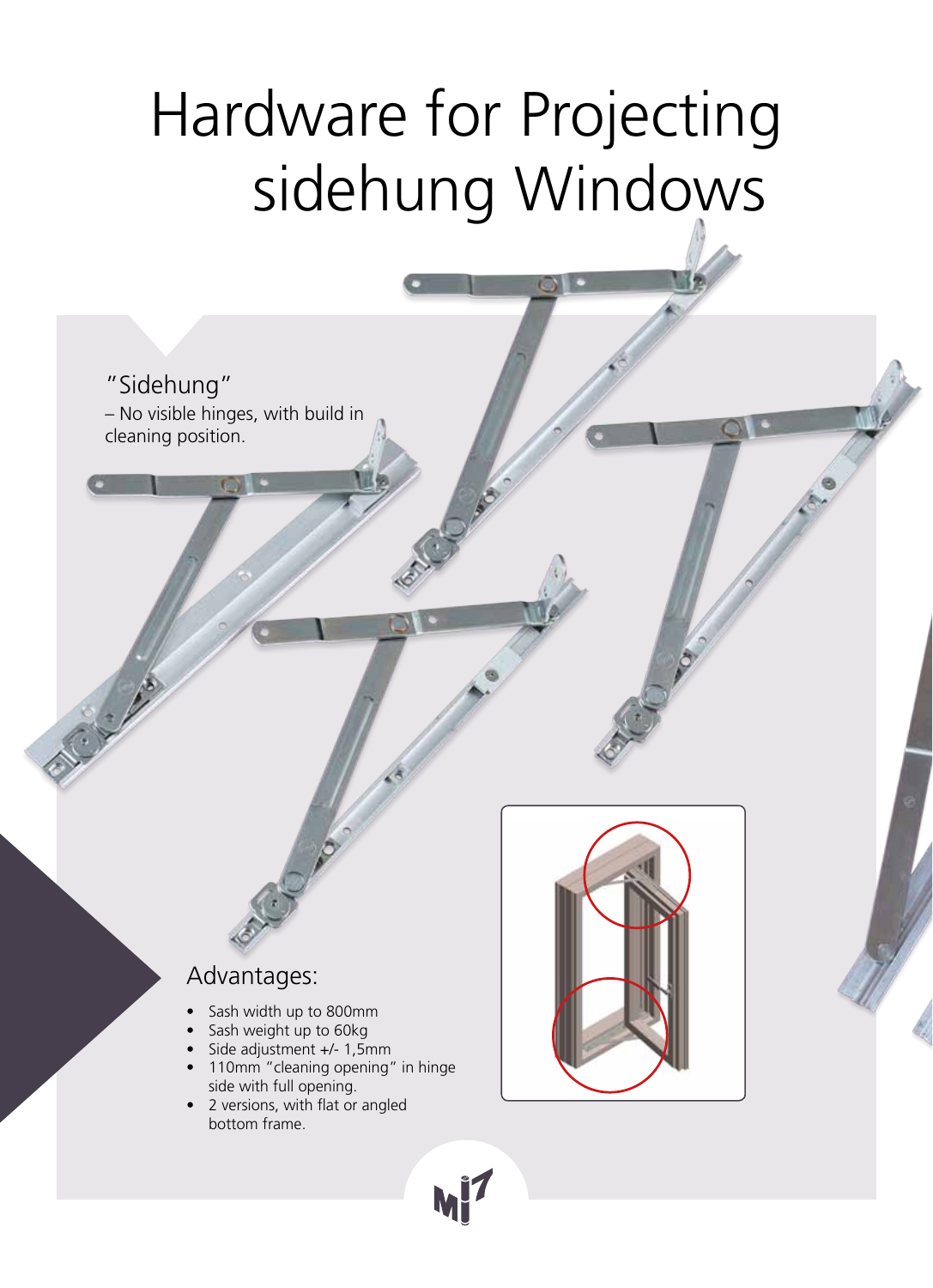## Topswing hardware for Fully Reversible Windows

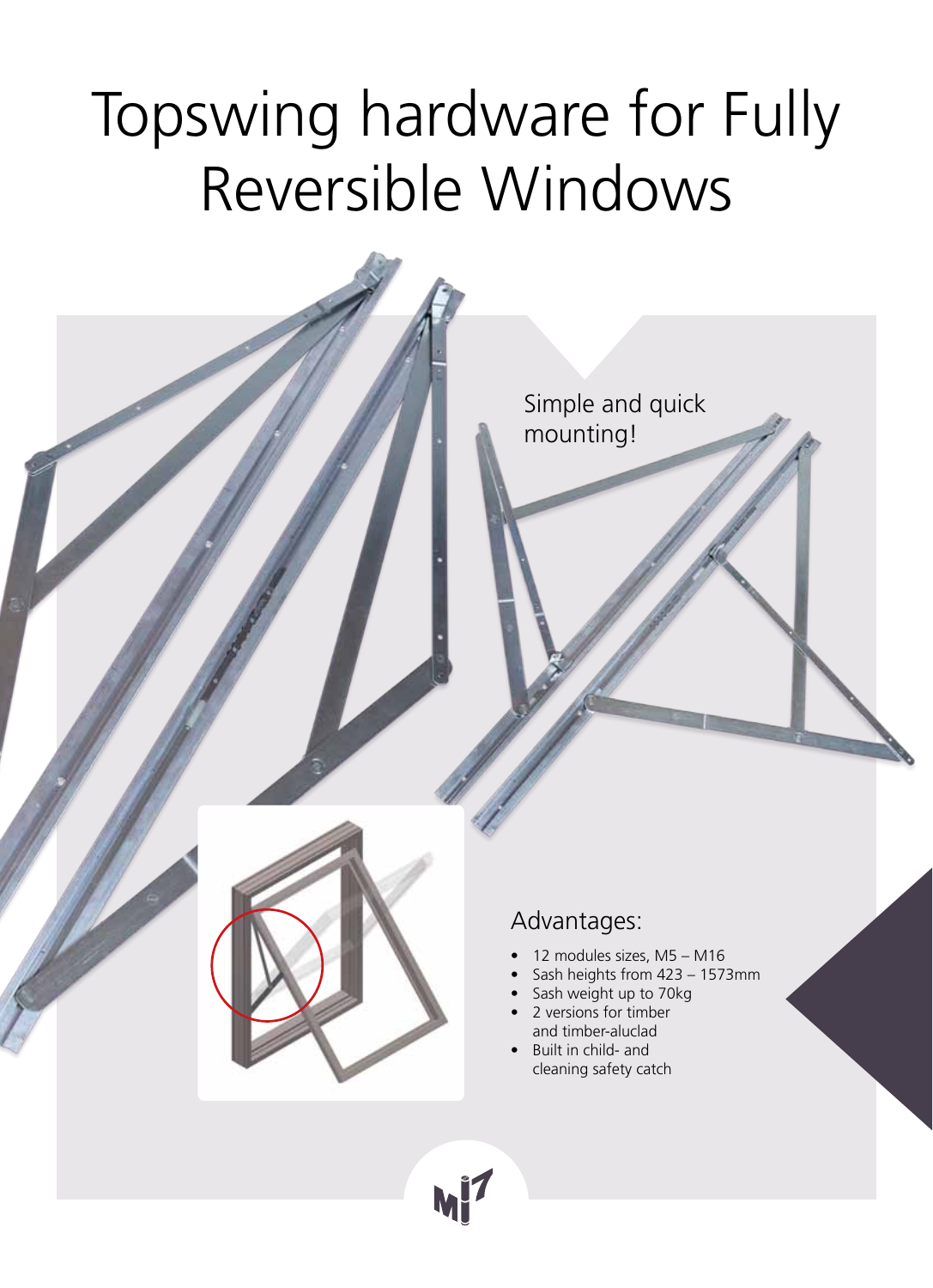## Sideswing Hardware for Reversible Windows

Hardware for traditional window with modern functionality!

### Advantages:

- 3 module sizes
- Sash width up to 822mm
- Sash weight up to 45kg.
- 2 versions with flat or angled bottom frame
- Built in child- and cleaning safety catch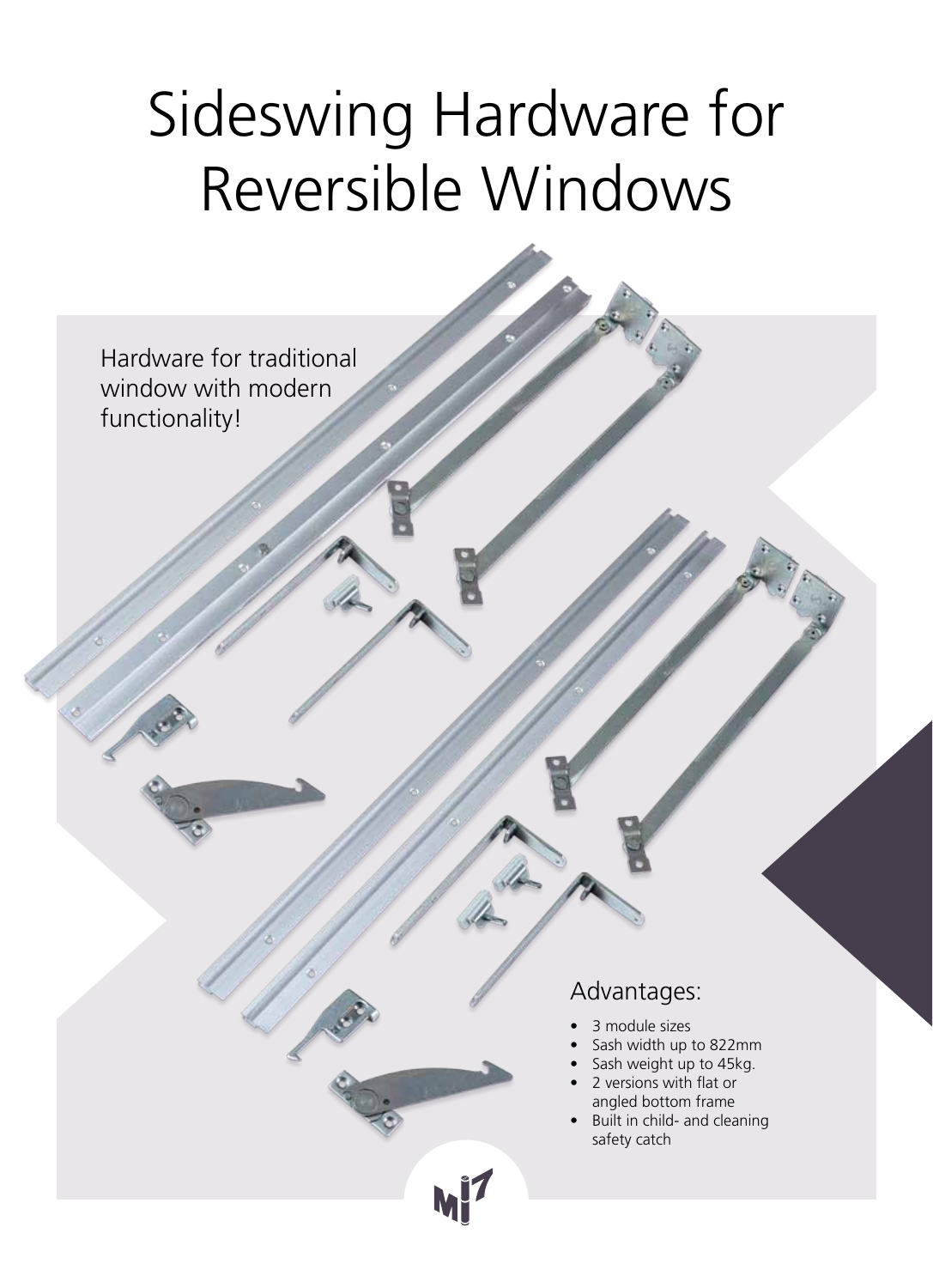### Accessories

Gør programmet komplet